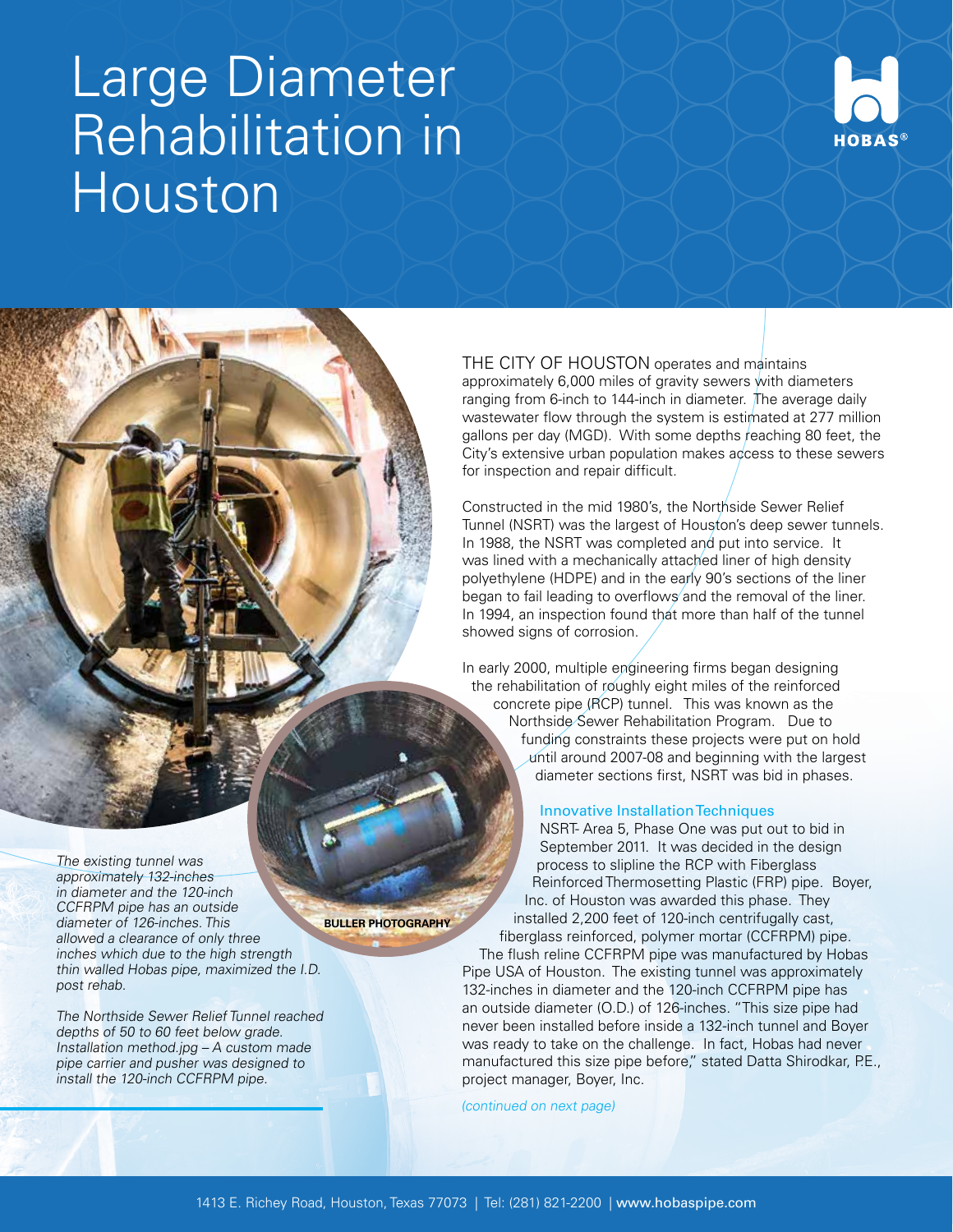

NSRT- Area 5, Phase One was designed by the Engineer as a sliplining project to install the pipe in live flow. "We knew from the beginning that it was not possible to install such a large pipe in minimum live flow and decided to carry the pipe in place one joint at a time. Mr. Bill Ofiel, one of our senior project managers, designed a custom pipe carrier to transport the 120-inch pipe inside the 132-inch tunnel and a custom pipe pusher to push one joint of pipe into another (Bell & Spigot connection). Boyer, Inc. also developed a very innovative way of making miters on site by cutting two pieces of pipe at an angle and then joining the pieces together using a FWC coupling. This method of making miters using FWC couplings was used on smaller size pipe but never on a pipe with 126-inch O.D. The size and weight of the pipe along with the constraint of installing it inside a 132-inch I.D. tunnel forced us to think outside the box and come up with new and innovative methods. There were lot of stressful moments and passionate discussions

The pipe sections were carried into place and assembled inside the tunnel, much like a two-pass operation with the host pipe serving as the primary tunnel. The condition of the existing sewer made this the best installation method

within our team during the course of this project and the successful installation of the pipe without any re-work made it all worth the effort," explained Shirodkar.

Restoring Structural Integrity

NSRT-Area 4 bid in April 2012 and consisted of about 4,900 feet of the same 120-inch flush reline pipe. Oscar Renda Contracting of Roanoke, Texas was the low bidder on NSRT-Area 4. NSRT-Area 5, Phase Two was awarded to Oscar Renda in March 2014 and they installed 3,000 feet of 120-inch pipe in early 2016. Before Oscar Renda could begin the installation they had to prepare the existing tunnel. "Most of the joints had deteriorated and were leaking ground water. The former

corrosion protection system was in disrepair and had to be removed. Finally, many areas of the tunnel contained up to three feet of debris that had settled into the existing system. The cleaning process required us to remove the debris as well as sheets, battens and anchors from the protection system," explained Bart Adams, houston area project manager, Oscar Renda Contracting. In addition, Oscar Renda prepped the tunnel by essentially pressure washing the tunnel to remove any loose debris and inject the joints to stop the groundwater infiltration.

> The flush reline pipe was manufactured with a flush bell-spigot. The flush bell-spigot joint consists of an integral straight bell fixed to one pipe end that seals to the spigot end of another pipe by compressing an elastomeric gasket contained in a groove on the spigot. An important characteristic of this joint in relation to this project is that the joint has approximately the same outside diameter as the pipe, so when assembled, the joint is essentially flush with the pipe outside surface. "This allowed a clearance of only three inches around the pipe and a very tight fit. The existing tunnel was 50 to 60 feet below grade and only a limited number of access shafts were installed," explained Adams.

(continued on next page)